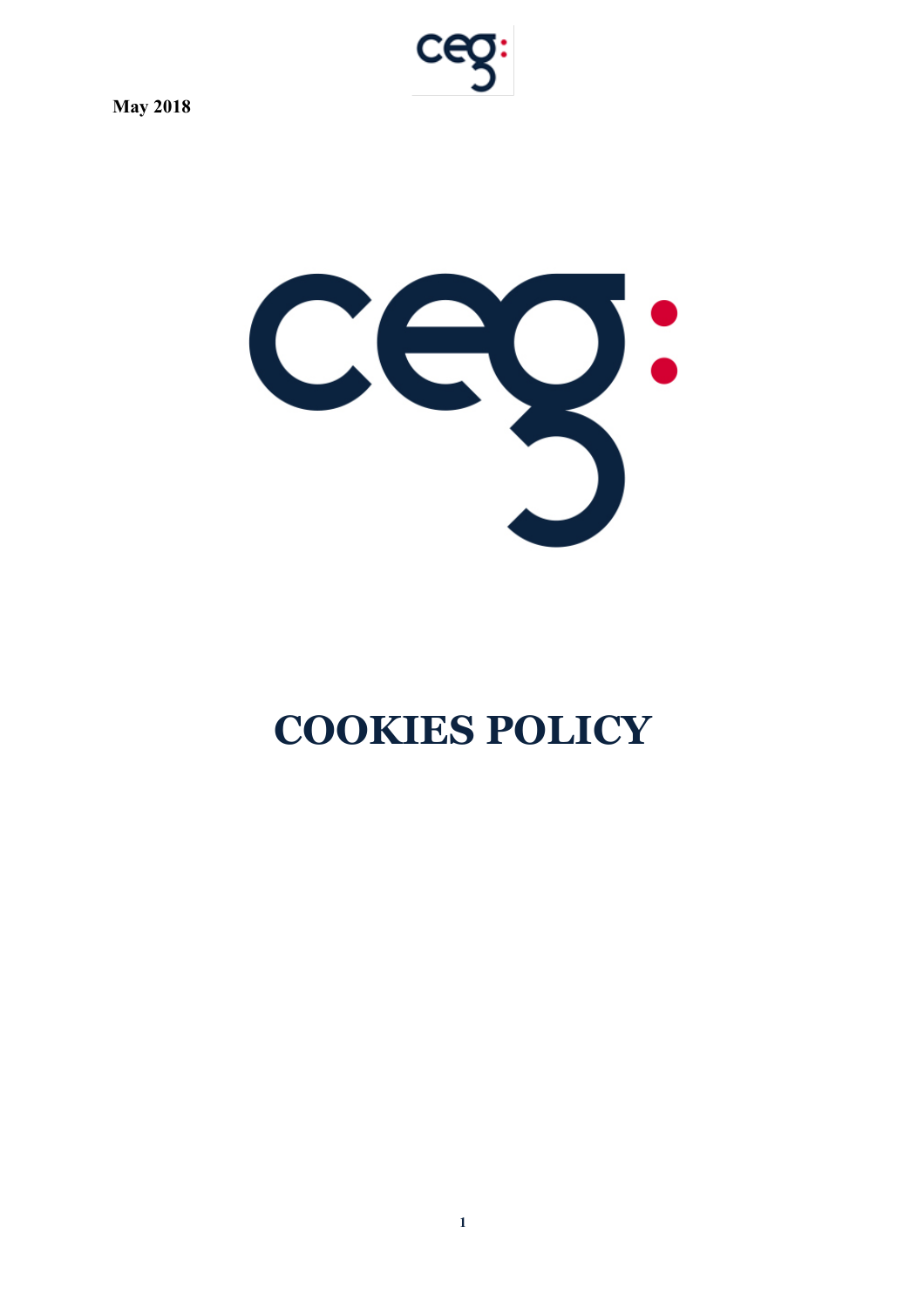

*Effective Date: 25 May 2018*

# **1. How we use cookies and similar technologies**

ASE 5 Ltd uses cookies and similar technologies including web beacons, embedded scripts and e-tags (together referred to as "**cookies**", unless otherwise stated) to provide users an efficient experience in using the website.

A cookie is a small data file that is placed on your computer or mobile device by your web browser. It is a tool that stores information about website visits, recognizes you and your preferences each time you visit our website, and ensures website functionality and enables us to provide the service which our customers request.

A cookie file can contain information such as a user ID that the site uses to track the pages you have visited, but the only personal data a cookie can contain is information you supply yourself. A cookie cannot read data off your hard disk or read cookie files created by other sites. Some parts of our website use cookies to track user traffic patterns. ASE 5 Ltd does this in order to determine the usefulness of our website information to our users and to see how effective our navigational structure is in helping users reach that information. ASE 5 Ltd does not connect this information with data about individual users, nor does it share this information or sell it to any third party.

By using our website you accept our use of these cookies. If your browser settings are set up as 'Do Not Track', we will not use cookies and tracking technologies.

Here are some additional things you should know about our use of cookies:

- you may encounter cookies from our third party service providers, that we have allowed on our website that assist us with various aspects of our website operations and services.
- you also may encounter cookies from third parties on certain pages of the websites that we do not control and have not authorized. For example, if you view a web page posted as a link from our website, there may be a cookie placed by that web page.

We may use cookies for a variety of purposes and to enhance your online experience, for example, by remembering your log-in status and viewing preferences from a previous use of our Website, for when you later return to the Website.

We use various types of cookies, including session cookies, persistent cookies, local shared objects, pixels, gifs and other tracking technologies, such as third party tags, session and persistent technologies, first and third-party cookies. Cookies can be persistent by remaining on your computer until you delete them or be based on your browsing session where they delete once you close your browser. First party cookies are used and controlled by us to provide services on the website.

# **2. What cookies do we use?**

ASE 5 Ltd uses cookies for a variety of reasons, including providing you the service you have requested, to enhance the performance of and analyze how our website is used.

Our use of cookies falls into four categories: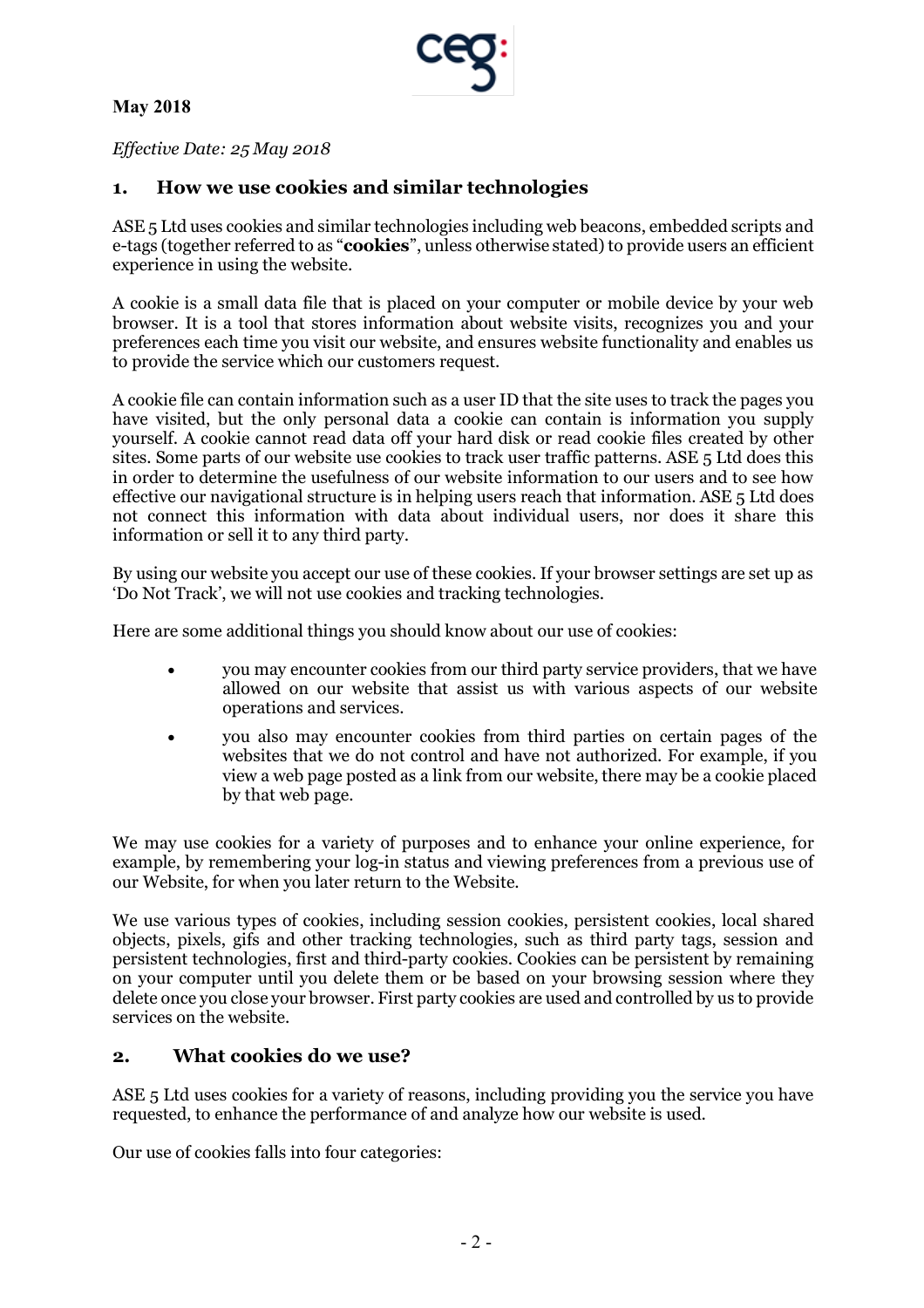- **Strictly necessary cookies**: these are essential in order to enable you to move around the website and use its features. Without these cookies, the services you have asked for cannot be provided.
- **Performance cookies:** also known as "analytical" cookies. These cookies allow us to recognize and count the number of visitors and to see how visitors move around the sites when they are using them. For example, they allow us to understand which pages are visited most often, and if they get error messages from web pages. All information collected by these cookies is aggregated and therefore anonymous.
- **Functionality cookies**: these cookies are necessary for our website to operate and allow us to remember what choices you make and provide enhanced, more personal features. The information these cookies collect may be anonymised and they cannot track your browsing activity on other websites.
- **Advertising and marketing cookies**: these cookies are used to send you advertising and marketing-related material tailored to you and your interests. They are also used to limit the number of times you see an advertisement as well as help measure the effectiveness of the advertising campaigns. They are usually placed by advertising networks with the website operator's permission. They remember that you have visited a website and this information is shared with other organizations such as advertisers.

We may change our use of cookies over time, but our use of cookies will generally fall into the above categories. Please visit this page regularly so that you are aware of any changes.

# **3. Google Analytics**

This Website uses Google Analytics to collect information about how users use the Website. The information generated by the cookie about your use of the Website will be transmitted to and stored by Google on servers in the United States. In case IP-anonymization is activated on this Website, your IP address will be partially used within the European Union or just in the European Economic Area if it is used by other parties. Only in exceptional cases will the full IP address be transferred to a Google server in the United States, and then shortened so it is only partially used there. The IP-anonymization is active on this Website.

Google will use this information on behalf of the operator of this Website for the purpose of analyzing your use of the Website, compiling reports on Website activity for Website operators and providing them other services relating to Website activity and internet usage. The IP address that your browser conveys within the scope of Google Analytics will not be associated with any other data held by Google. You may refuse the use of cookies by selecting the appropriate settings on your browser; please note, however, that if you do this you may not be able to use the full Website. You can also opt-out from being tracked by Google Analytics in the future by downloading and installing 'Google Analytics Opt-out Browser Add-on' for your current web browser: http://tools.google.com/dlpage/gaoptout?hl=de.

Alternatively, you can opt-out from being tracked by Google Analytics in the future by clicking on the following link: https://tools.google.com/dlpage/gaoptout.

# **4. Opting out of cookies**

You may control and block the cookies used by the website by modifying the settings in your internet browser (for example Internet Explorer, Chrome and Firefox) or on your device which